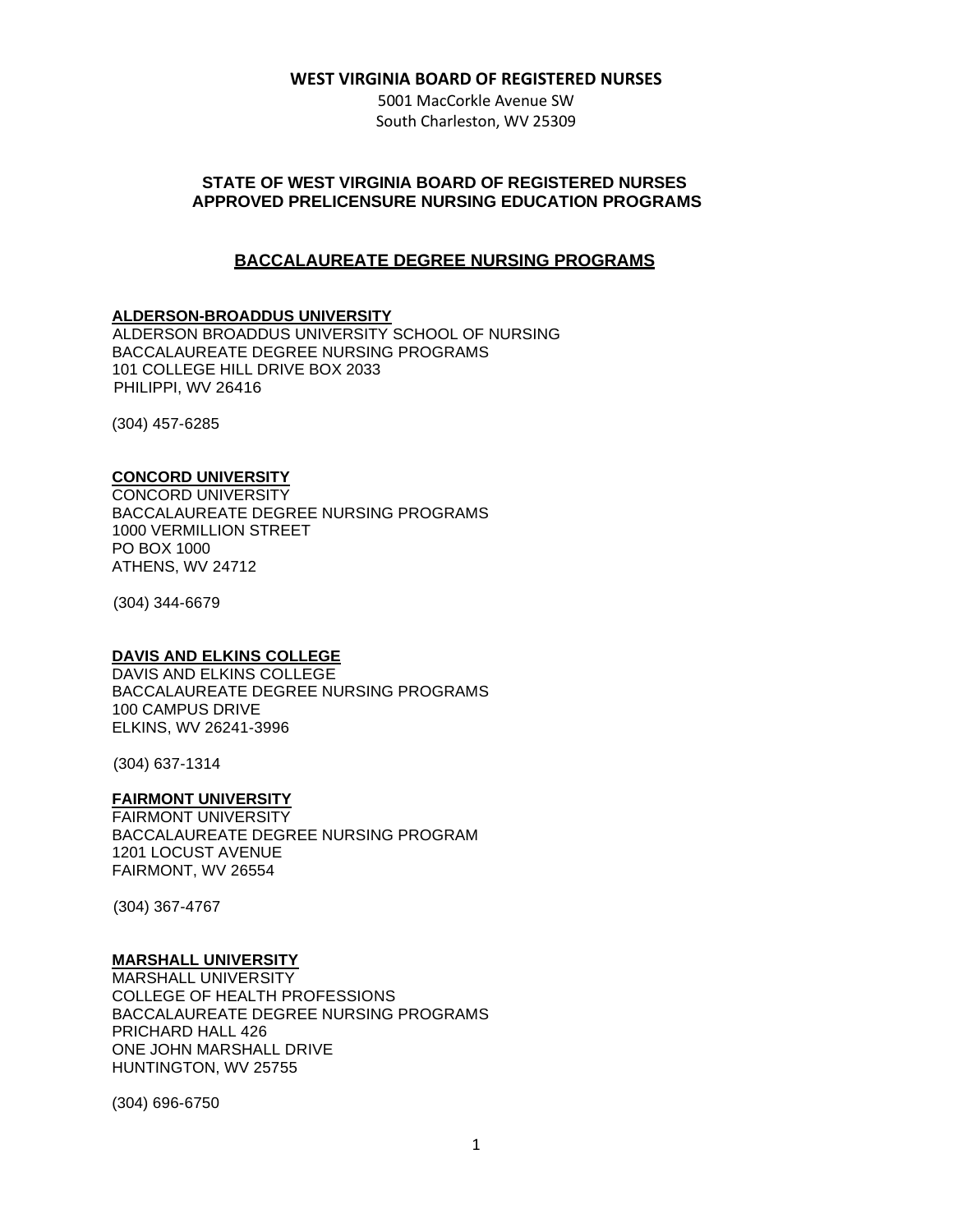5001 MacCorkle Avenue SW South Charleston, WV 25309

### **SHEPHERD UNIVERSITY**

SHEPHERD UNIVERSITY BACCALAUREATE DEGREE NURSING PROGRAM PO BOX 5000 SHEPHERDSTOWN, WV 25443-3210

(304) 876-5341

### **UNIVERSITY OF CHARLESTON**

UNIVERSITY OF CHARLESTON BACCALAUREATE DEGREE NURSING PROGRAM 2300 MACCORKLE AVENUE, SE CHARLESTON, WV 25304

(304) 357-4965

# **WEST LIBERTY UNIVERSITY**

WEST LIBERTY UNIVERSITY BACCALAUREATE DEGREE NURSING PROGRAMS 208 UNIVERSITY DRIVE CUB #140 WEST LIBERTY, WV 26074

(304) 336-8108

#### **WEST VIRGINIA STATE UNIVERSITY**

WEST VIRGINIA STATE UNIVERSITY BACCALAUREATE DEGREE NURSING PROGRAM 106 COLE COMPLEX BARRON DRIVE INSTITUTE, WV 25112

(304) 766-5117

#### **WEST VIRGINIA UNIVERSITY**

WEST VIRGINIA UNIVERSITY SCHOOL OF NURSING BACCALAUREATE DEGREE NURSING PROGRAMS PO BOX 9600 MORGANTOWN, WV 26506-9600

(304) 293-6521

# **WEST VIRGINIA WESLEYAN COLLEGE**

WEST VIRGINIA WESLEYAN COLLEGE SCHOOL OF NURSING BACCALAUREATE DEGREE NURSING PROGRAM 59 COLLEGE AVENUE BUCKHANNON, WV 26201

(304) 473-8224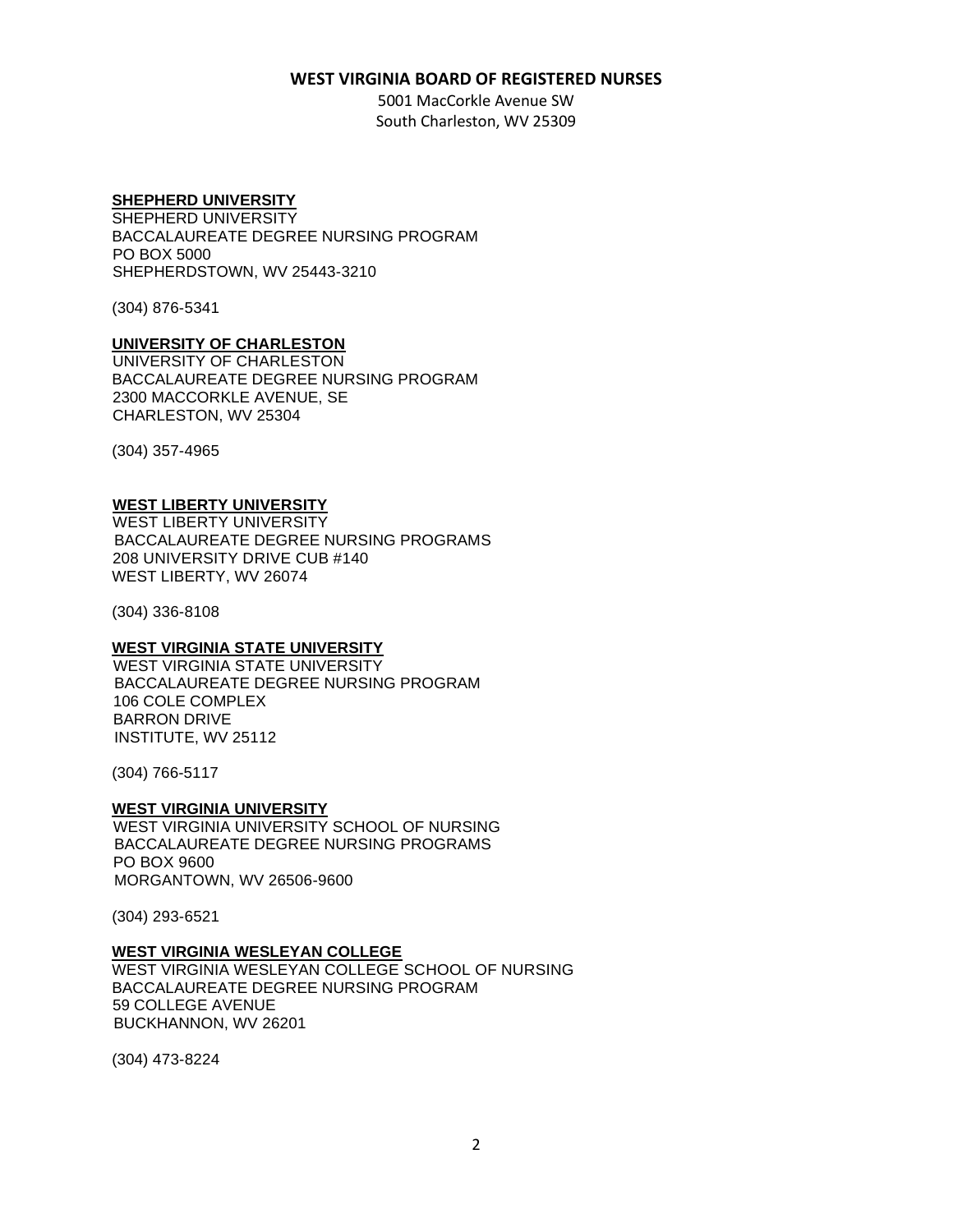5001 MacCorkle Avenue SW South Charleston, WV 25309

#### **WHEELING UNIVERSITY**

WHEELING UNIVERSITY BACCALAUREATE DEGREE NURSING PROGRAMS 316 WASHINGTON AVENUE WHEELING, WV 26003-6295

(304) 243-2227

### **ASSOCIATE DEGREE NURSING PROGRAMS**

### **BLUE RIDGE COMMUNITY & TECHNICAL COLLEGE**

BLUE RIDGE COMMUNITY & TECHNICAL COLLEGE ASSOCIATE DEGREE NURSING PROGRAM 13650 APPLE HARVEST ROAD MARTINSBURG, WV 25403

(304) 260-4380 EXT 2362

#### **BLUEFIELD STATE COLLEGE**

BLUEFIELD STATE COLLEGE ASSOCIATE DEGREE NURSING PROGRAMS 219 ROCK STREET BLUEFIELD, WV 24701

(304) 327-4136

#### **BRIDGEVALLEY COMMUNITY & TECHNICAL COLLEGE**

BRIDGEVALLEY COMMUNITY & TECHNICAL COLLEGE ASSOCIATE DEGREE NURSING PROGRAMS 2001 UNION CARBIDE DRIVE SOUTH CHARLESTON, WV 25303

(304) 205-6689

#### **DAVIS AND ELKINS COLLEGE**

DAVIS AND ELKINS COLLEGE ASSOCIATE DEGREE NURSING PROGRAMS 100 CAMPUS DRIVE ELKINS, WV 26241-3996

(304) 637-1314

#### **EASTERN WEST VIRGINIA COMMUNITY & TECHNICAL COLLEGE**

EASTERN WEST VIRGINIA COMMUNITY & TECHNICAL COLLEGE ASSOCIATE DEGREE NURSING PROGRAM 316 EASTERN DRIVE MOOREFIELD, WV 26836

(304) 434-8000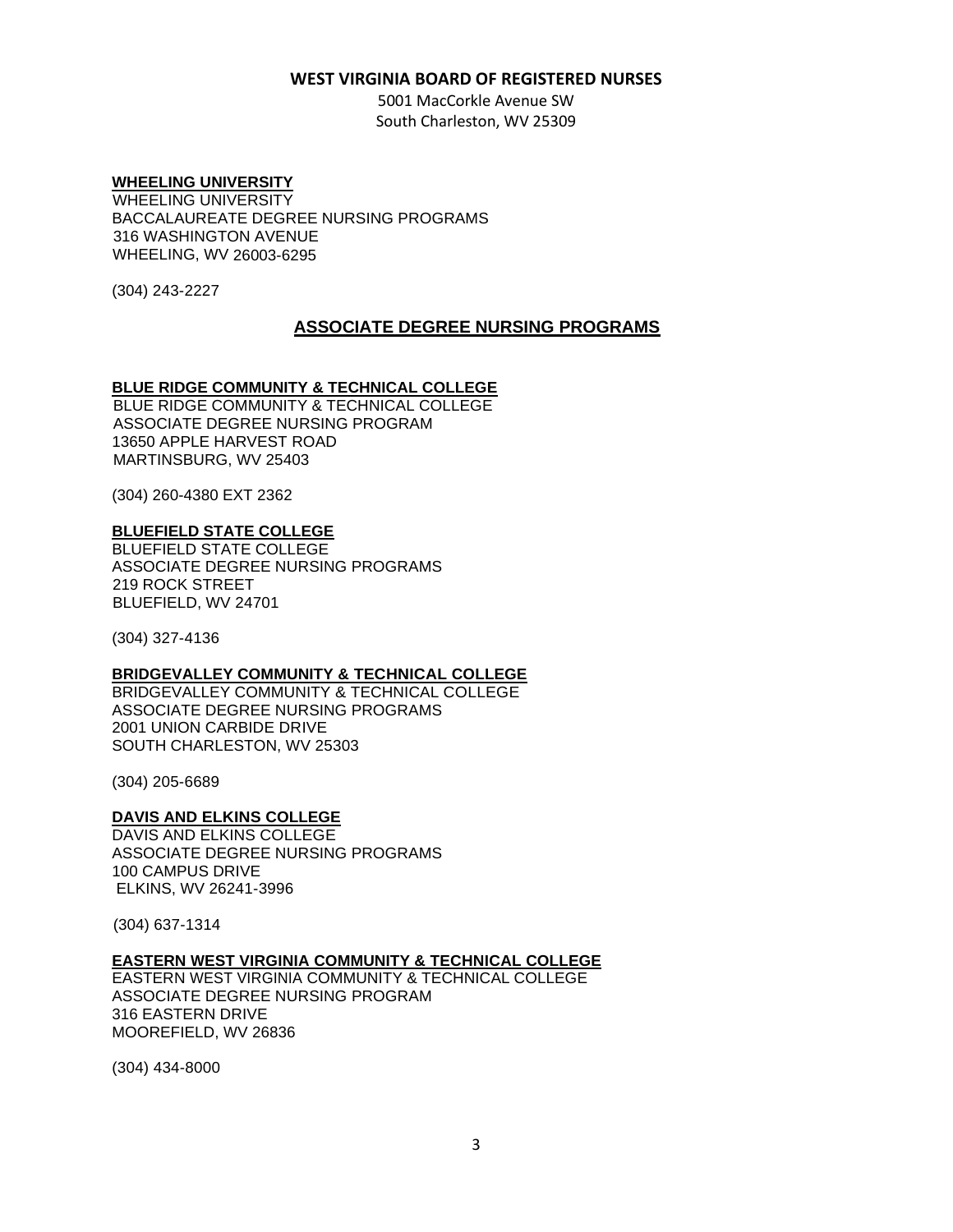5001 MacCorkle Avenue SW South Charleston, WV 25309

### **FAIRMONT STATE UNIVERSITY**

FAIRMONT STATE UNIVERSITY ASSOCIATE DEGREE NURSING PROGRAMS 1201 LOCUST AVENUE FAIRMONT, WV 26554

(304) 367-4767

### **LAUREL COLLEGE OF TECHNOLOGY**

LAUREL COLLEGE OF TECHNOLOGY ASSOCIATE DEGREE NURSING PROGRAMS 200 WEDGEWOOD DRIVE MORGANTOWN, WV 26501

(304) 381-4097

### **NEW RIVER COMMUNITY & TECHNCIAL COLLEGE – LEWISBURG CAMPUS**

NEW RIVER COMMUNITY & TECHNICAL COLLEGE – LEWISBURG CAMPUS ASSOCIATE DEGREE NURSING PROGRAM 653 CHURCH STREET LEWISBURG, WV 24901-2024

(866)-349-3739

### **ST. MARY'S AT MARSHALL UNIVERSTIY**

ST. MARY'S MEDICAL CENTER AT MARSHALL UNIVERSITY COOPERATIVE ASSOCIATE DEGREE NURSING PROGRAM 2900 FIRST AVENUE HUNTINGTON, WV 25702

(304) 526-1416

### **SALEM UNIVERSITY**

SALEM UNIVERSITY ASSOCIATE DEGREE NURSING PROGRAM 223 W. MAIN STREET SALEM, WV 26426

(304) 326-1518

# **SOUTHERN WEST VIRGINIA COMMUNITY & TECHNICAL COLLEGE**

SOUTHERN WEST VIRGINIA COMMUNITY & TECHNICAL COLLEGE ASSOCIATE DEGREE NURSING PROGRAM PO BOX 2900 MT. GAY, WV 25637

(304) 896-7317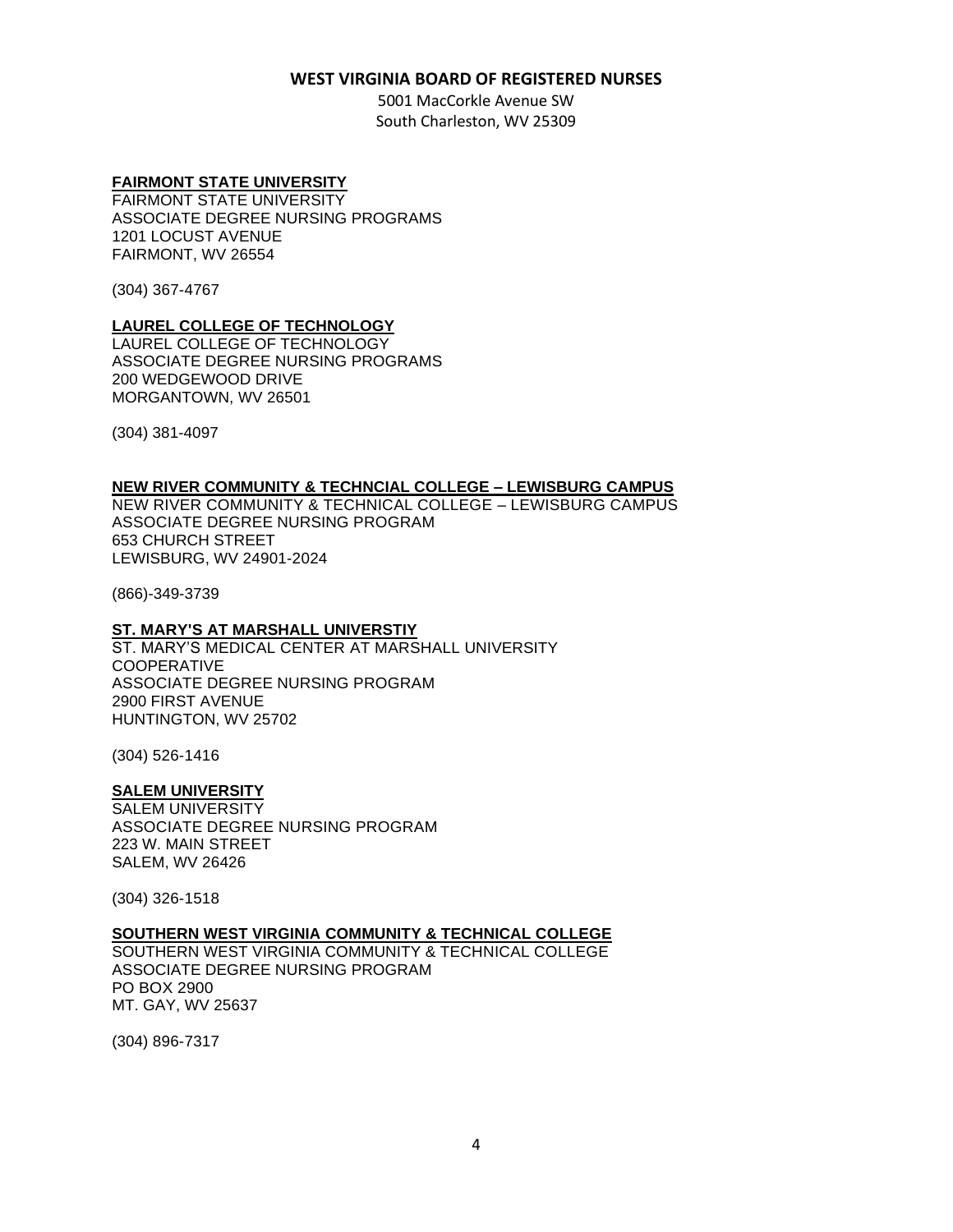5001 MacCorkle Avenue SW South Charleston, WV 25309

#### **UNIVERSITY OF CHARLESTON**

UNIVERSITY OF CHARLESTON ASSOCIATE DEGREE NURSING PROGRAMS 2300 MACCORKLE AVENUE, SE CHARLESTON, WV 25304

(304) 357-4966

### **VALLEY COLLEGE**

VALLEY COLLEGE BECKLEY CAMPUS HYBRID ONLINE ASSOCIATE DEGREE NURSING PROGRAM 120 NEW RIVER TOWN CENTER, SUITE C BECKLEY, WV 25801

(304) 252-9547

### **VALLEY COLLEGE**

VALLEY COLLEGE MARTINSBURG CAMPUS HYBRID ONLINE ASSOCIATE DEGREE NURSING PROGRAM 287 AIKENS CENTER MARTINSBURG, WV 25404

(304) 263-0979

### **WEST VIRGINIA JUNIOR COLLEGE – BECKLEY CAMPUS**

WEST VIRGINIA JUNIOR COLLEGE HYBRID ONLINE ASSOCIATE DEGREE NURSING PROGRAM 5514 BIG TYLER ROAD, SUITE 200 CROSS LANES, WV 25313

(304) 345-2820

#### **WEST VIRGINIA JUNIOR COLLEGE – BRIDGEPORT CAMPUS**

WEST VIRGINIA JUNIOR COLLEGE ASSOCIATE DEGREE NURSING PROGRAM 176 THOMPSON DR. BRIDGEPORT, WV 26330

(304) 842-4007

#### **WEST VIRGINIA JUNIOR COLLEGE – CHARLESTON CAMPUS**

WEST VIRGINIA JUNIOR COLLEGE ASSOCIATE DEGREE NURSING PROGRAMS 5514 BIG TYLER ROAD, SUITE 200 CROSS LANES, WV 25313

(304) 345-2820